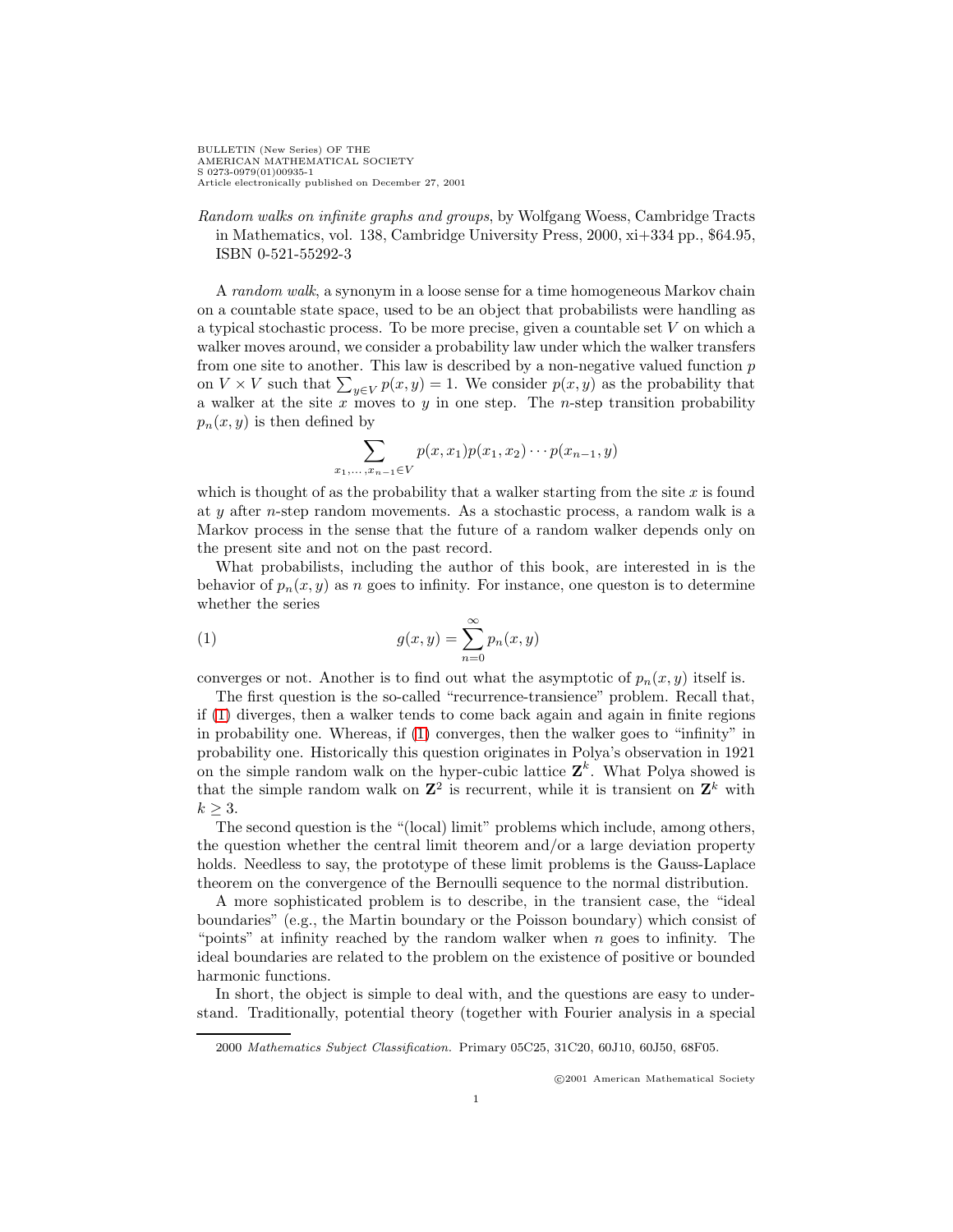## 2 BOOK REVIEWS

case) provides us sufficient terminologies and methods to develop the "general" theory of random walks (see J. L. Doob [\[3\]](#page-3-0) and F. Spitzer [\[7\]](#page-4-0) for these classical methods). If we wish to go further, however, the matter is not so hands-down. It turns out that geometric considerations are required to establish many fruitful results on random walks. What is then the geometry in this case ? It is the geometry of graphs. Here a graph structure on  $V$  is introduced in such a way that two sites x, y are adjacent if and only if  $p(x, y) > 0$ .

We can start the theory of random walk the other way around, which is actually the standpoint of this book as the author states in the preface that "what we have in mind is to start with a graph, groups, etc. and investigate the interplay between the behaviour of random walks on those objects on one hand and properties of the underlying structure itself on the other." For instance, in this view, the theory of discrete groups is naturally connected to the theory of random walks. Namely we relate properties of random walks on the Cayley graph associated with a finitely generated group  $G$  to the group structure of  $G$ , say group growth, amenability, hyperbolicity, etc. (see H. Kesten [\[4\]](#page-3-1) as a pioneer work). If the reader is *geometry*oriented, he would agree with the opinion that this standpoint serves as a natural "guiding principle" to develop the "fine" theory of random walk. In fact, we may undertake, if not always, a parallel discussion to the analysis of Laplace operators on (open) Riemannian manifolds (see [\[5\]](#page-3-2) and N. Th. Varopoulos, L. Saloff-Coaste and T. Coulhon [\[8\]](#page-4-1) for instance.)

Let me give a brief account of the "geometric" view of random walks. Consider a connected graph  $X = (V, E)$ , V being the set of vertices and E being the set of all oriented edges. Let  $p: E \longrightarrow \mathbf{R}$  be a function satisfying  $p(e) \geq 0$  ( $e \in E$ ) and  $\sum_{e \in E_x} p(e) = 1$  where  $E_x$  denotes the set of edges whose origin  $o(e)$  is x (we also denote by  $t(e)$  and  $\overline{e}$  the terminus and the inverse edge of e, respectively). If there exists a positive valued function m on V such that  $p(e)m(o(e)) = p(\overline{e})m(t(e)),$ the random walk associated with  $p$  is said to be *symmetric* (or *reversible*). The simple random walk is the one given by  $p(e) = (\text{deg } o(e))^{-1}$  where deg  $x = \#E_x$ . Associated with  $p$ , we define the transition operator  $P$  acting on functions on  $V$  by

$$
(Pf)(x) = \sum_{e \in E_x} p(e)f(t(e)).
$$

Note that the *n*-step transition probability  $p_n(x, y)$  is the kernel function of  $P^n$  in the sense that  $(P^n f)(x) = \sum_{y \in V} p_n(x, y) f(y)$ , and that if we put  $f_n = P^n f$ , then

$$
f_{n+1} - f_n = (P - I)f_n, \quad f_0 = f
$$

which may be regarded as a discrete analogue of the heat equation

$$
\frac{\partial f}{\partial t} = \Delta f.
$$

The operator  $P-I$  looks much more like the Laplace operator if we introduce the space of "1-forms"  $C_{-}(E)$  and the operator  $d: C(V) \longrightarrow C_{-}(E), \delta: C_{-}(E)$  $C(V)$  by

$$
C_{-}(E) = \{\omega : E \longrightarrow \mathbf{R}; \ \omega(\overline{e}) = -\omega(e)\}
$$

$$
df(e) = f(t(e)) - f(o(e)), \quad \delta\omega(x) = \sum_{e \in E_x} p(e)\omega(e)
$$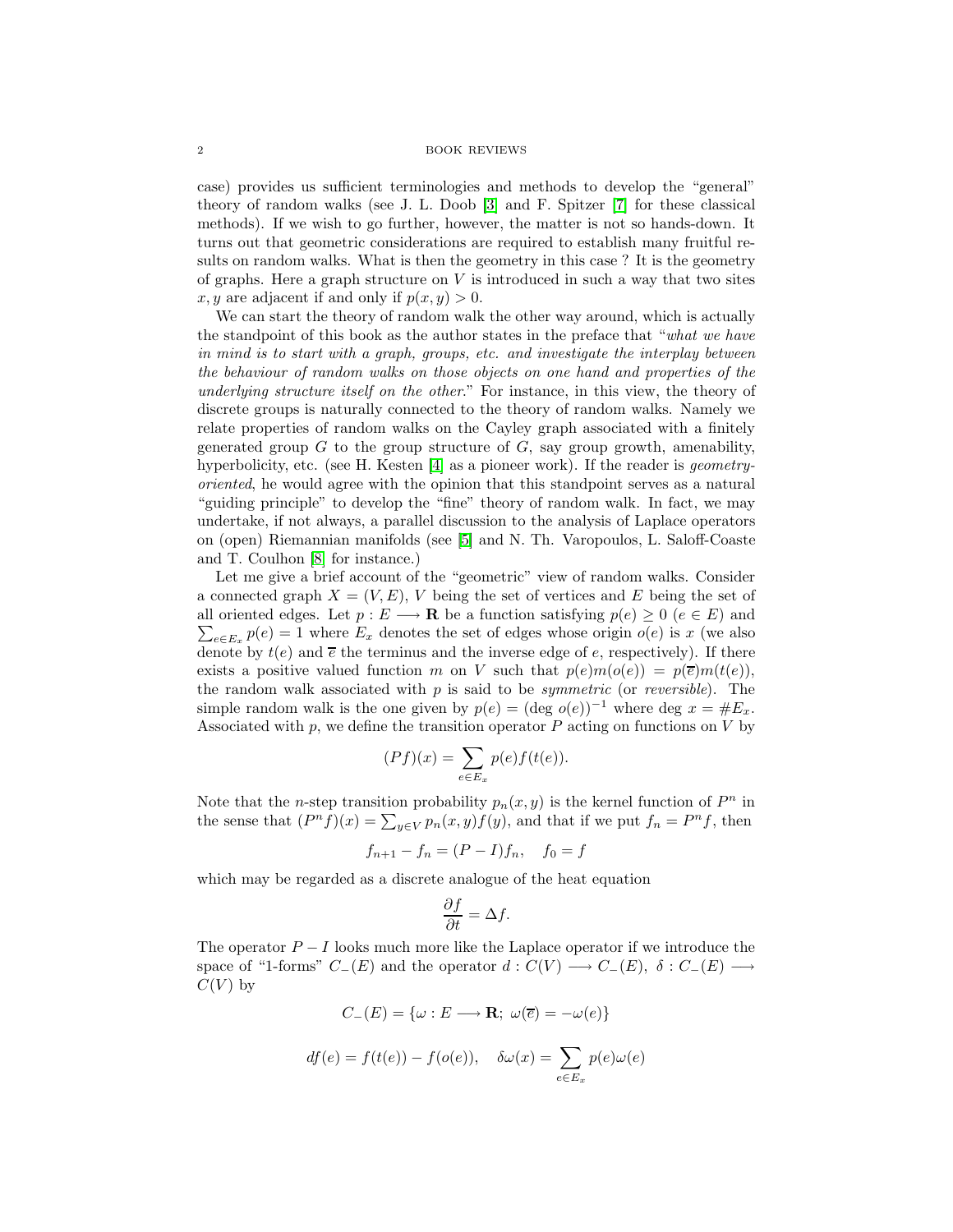(we should recall that d is the coboundary operator acting in  $0^{th}$ -cochains). We easily check that  $P - I = \delta d$ , and that if p is symmetric with a reversible measure m, then  $-\delta$  is the formal adjoint operator of d, and hence P (and  $\Delta = P - I$ ) is symmetric with respect to the inner product defined by

$$
\langle f, g \rangle = \sum_{x \in V} f(x)g(x)m(x).
$$

In this view, it is natural to say that a function f is harmonic if  $Pf = f$ , and that  $\omega \in C_{-}(E)$  is a harmonic 1-form if  $\delta \omega = 0$ . Moreover, if the linear operator  $\Delta$  is invertible, then the kernel function of  $\Delta^{-1}$  is given by [\(1\)](#page-0-0).

Graphs themselves are regarded as an analogue of (non-positively curved) manifolds. For example, regular graphs correspond to manifolds with constant negative curvature so that regular trees (simply connected regular graphs) are the corresponding counterparts of unit balls with the Poincaré metric. Harmonic analysis of discrete Laplacians on regular trees associated with simple random walks is well developed as an analogue of the one for hyperbolic spaces (P. Cartier [\[1\]](#page-3-3)). In this book, regular trees appear, once in a while, as examples for which explicit computations are performed.

Here is a minor remark. In the geometric setting above, the graph  $X$  is allowed to have loop edges and multiple edges. In almost all literature, including this book, however, graphs are supposed to have no multiple edges, and hence edges are represented by pairs of vertices. The reason is that, if we are concerned with only sites of a random walker, multiple edges joining two vertices can be reduced to one edge without loss of generality; but if we want to take into consideration which edge is passed by a walker, it is more natural to allow graphs to have multiple edges. An extreme case is a random walk on a bouquet graph, a graph with only one vertex, say o. This being the case, a random walker is always on o, thereby randomness being seen only for (loop) edges the walker passes. By "lifting " the random walker to a regular covering graph of the bouquet graph with covering transformation group  $G$ , we obtain a random walk on the Cayley graph associated with G.

Roughly speaking, the contents of this book are made up along the subjects mentioned above. In Chapter I, the author starts with Polya's observation and introduces the basic definitions and concepts in the random walk theory. Various examples and results on recurrence and transience are given. Chapter II discusses the spectral radius  $\rho = \limsup_{n \to \infty} p_n(x, y)^{1/n} \in (0, 1]$  with which random walks are classified (as the author admits, the name "spectral radius" is misleading since we are not considering the spectral radius of a linear operator acting on a Banach space except for the case of symmetric random walks). It should be noted that  $\rho^{-1}$ is the radius of convergence for the power series

$$
\sum_{n=0}^{\infty} p_n(x, y) z^n
$$

so that, if  $\rho < 1$ , then the random walk is transient (the converse is not true in general as is seen for the case of  $\mathbf{Z}^k$  ( $k \geq 3$ )). For several classes of infinite graphs, the estimates for  $\rho$  are established. The main topic in Chapter III is the local limit formulae. A rough idea is to compare  $p_n(x, y)$  with a function of the form  $Cn^{-\alpha}e^{-n\beta}$  exp( $-g(x, y)n^{-1}$ ). In particular, this chapter includes the local central limit theorem on  $\mathbf{Z}^k$  (due to P. Ney and F. Spitzer [\[6\]](#page-4-2)), Gaussian upper and lower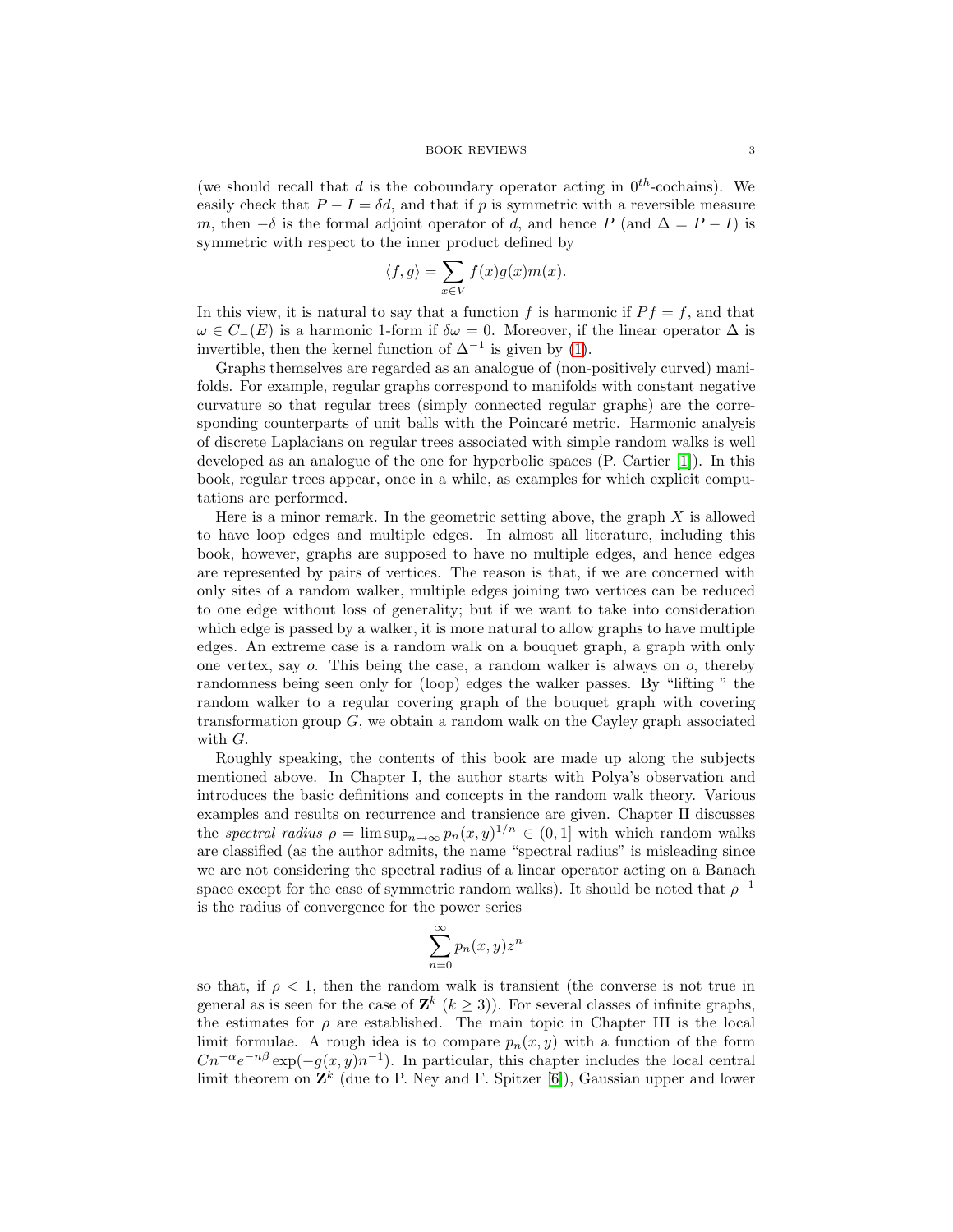## 4 BOOK REVIEWS

bounds for  $p_n(x, y)$ , simple random walks on the Sierpinski graphs, and asymptotics of  $p_n(x, y)$  for various graphs. A highlight is in the section on the Sierpinski graphs where some fractal properties of the Green function (the kernel function of the operator  $(z - P)^{-1}$  are deduced. The most interesting part in this book is in Chapter IV, which treats the ideal boundaries. It contains the exposition of the traditional treatment of Martin and Poisson boundaries in connection with the Dirichlet problem at infinity and the recent developments in the boundary theory of discrete groups and hyperbolic graphs.

The reader might still think that the random walk problems are easy to solve and no complications should appear because the geometric object is just one dimensional and the transition operator is a difference operator. Admittedly, it is true that looking at peculiar phenomena appearing in higher dimensional spaces and in analysis of differential operators is not the business for graphs. Furthermore, the easy construction of examples of graphs possessing desired properties is a big advantage as exhibited in this book. But, there are nonetheless difficulties in the analytic study of infinite graphs which are of the same degree of difficulty as in the case of open Riemannian manifolds. For instance, we do not know, in general, much about the spectra of the transition operators on an infinite regular graph even though its universal covering graph is the regular tree for which the spectra of the transition operators are well-understood, The case of Sierpinski graphs suggests to us that the spectra can be quite complicated. In some cases, exotic phenomena that never appear in "continuous models" may arise for graphs (for example, Cantor spectra for discrete magnetic Schrödinger operators on  $\mathbb{Z}^2$ , a discrete analogue of the Schrödinger operator with a uniform magnetic field on  $\mathbb{R}^2$  whose spectrum consists only of eigenvalues called the Landau level; see M.-D. Choi, G. Elliott and N. Yui [\[2\]](#page-3-4)).

This carefully written book grew out of the survey paper by the author [\[9\]](#page-4-3) published in 1994, which became a fundamental reference for the geometric studies of random walks. The organization of the book is well-thought-out. A "Note" which contains information and comments on further studies is found at the end of each chapter. This Note, together with the extensive list of references, is useful to newcomers to the subject who want to know what has already been known. As pointed out by the author in the preface, this book is not self-contained, so that it is intended for graduate students and researchers working in stochastic processes. I think, however, that from the nature of the materials and their presentations, the book is also accessible to undergraduate students and a motivated reader with some basic knowledge of probability and functional analysis. The reviewer has a very high opinion of this book.

## **REFERENCES**

- <span id="page-3-3"></span>[1] P. Cartier, Fonctions harmoniques sur un arbre, Symp. Math. **9** (1972), 203-270. MR **50:**[5950](http://www.ams.org/mathscinet-getitem?mr=50:5950)
- <span id="page-3-4"></span>[2] M. -D. Choi, G. Elliott and N. Yui, Gauss polynomials and the rotation algebra, Invent. Math. **99** (1990), 225-246. MR **91b:**[46067](http://www.ams.org/mathscinet-getitem?mr=91b:46067)
- <span id="page-3-0"></span>[3] J. L. Doob, Discrete potential theory and boundaries, J. Math. Mech. **8** (1959), 433-458. MR **21:**[5825](http://www.ams.org/mathscinet-getitem?mr=21:5825)
- <span id="page-3-1"></span>[4] H. Kesten, Symmetric random walks on groups, Trans. A.M.S. **92** (1959), 336-354. MR **22:**[253](http://www.ams.org/mathscinet-getitem?mr=22:253)
- <span id="page-3-2"></span>[5] M. Kotani and T. Sunada, Albanese maps and off diagonal long time asymptotics for the heat kernel, Comm. Math. Phys. **209** (2000), 633-670. MR **[2001h:](http://www.ams.org/mathscinet-getitem?mr=2001h:58036)**58036